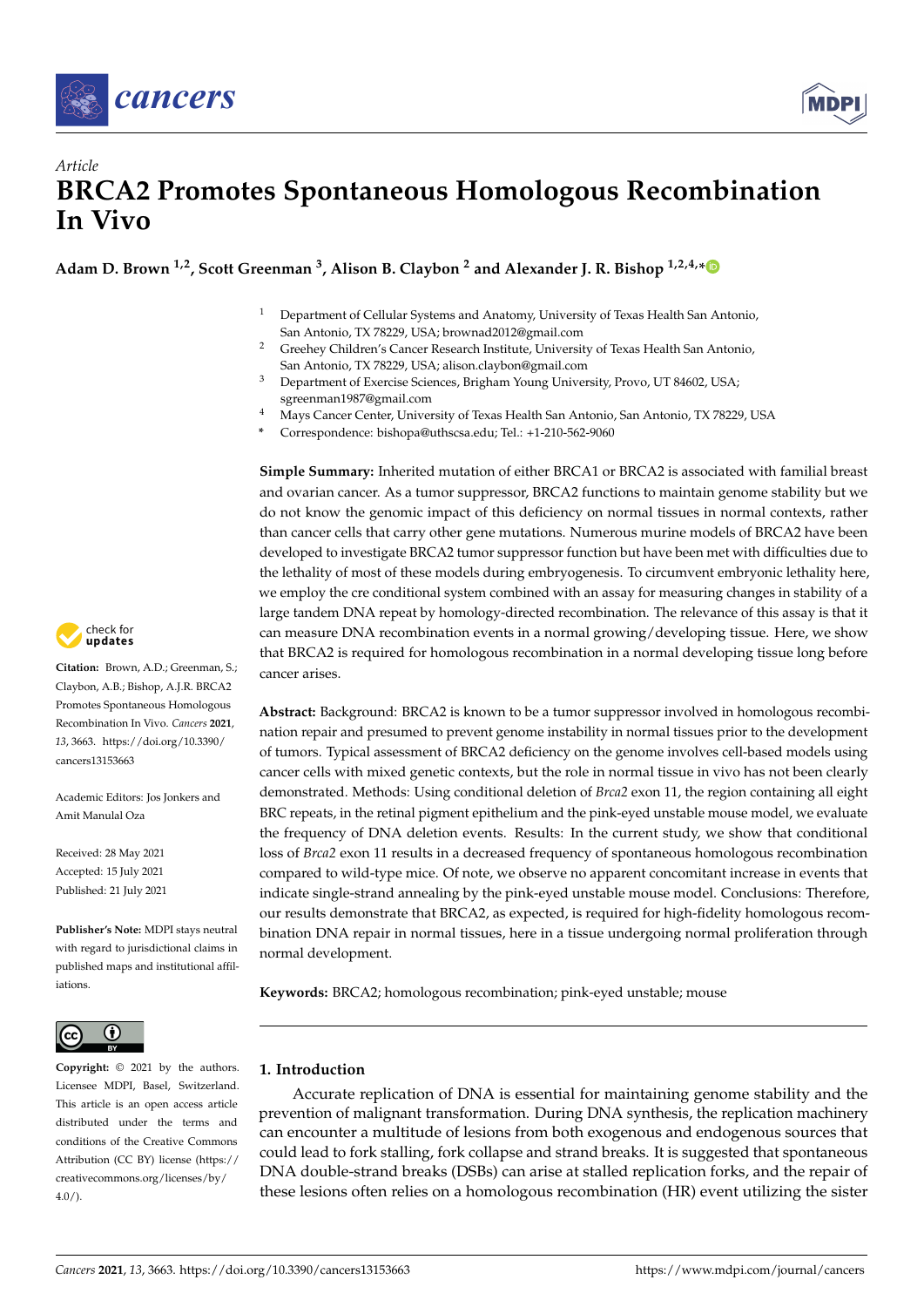chromatid as a template. Furthermore, cells lacking the ability to undergo HR accumulate DSBs following replication, resulting in cell death [\[1\]](#page-9-0). The necessity for HR, particularly at the organismal level, is exemplified by the embryonic lethality observed following the removal of the mammalian RecA homolog RAD51 that is responsible for homology pairing during HR [\[2\]](#page-9-1).

Similar to the embryonic lethality of the RAD51 knockout mouse, initial studies deleting the tumor suppressor gene *Brca2* (breast cancer 2, early onset gene) in mice by a targeted deletion that encompasses the eight BRC repeats within exon 11 also resulted in early embryonic lethality, and cells cultured from these embryos exhibited poor proliferation with sensitivity to DNA damaging agents [\[3,](#page-9-2)[4\]](#page-9-3). Subsequent mouse models in which portions of the BRC repeats were present could partially rescue the lethality, though primary embryonic fibroblasts derived from these mice still proliferated poorly in culture [\[5](#page-9-4)[,6\]](#page-10-0). Additionally, these fibroblasts were found to have a defect in DNA repair with increased chromosomal abnormalities yet retained normal levels of apoptosis [\[5\]](#page-9-4). Both RAD51 and BRCA2 expression correlate with cellular proliferation [\[7\]](#page-10-1), and RAD51 was found to interact with BRCA2 at two independent sites (the BRC repeats internal to the protein within exon 11 and the c-terminal region of BRCA2) [\[4](#page-9-3)[,8\]](#page-10-2). BRCA2-compromised cells fail to form RAD51 nuclear foci following the induction of DNA damage [\[9\]](#page-10-3). Direct evidence that BRCA2 has a role in HR was demonstrated using tissue culture systems reporting that BRCA2 is involved in the repair of spontaneous and DSB-induced lesion within direct repeats in a variety of different BRCA2 mutant cell lines. The conclusions drawn from these studies were that BRCA2 promotes error-free HR (e.g., RAD51-dependent) while suppressing error-prone homology-directed repair (HDR) (e.g., single-strand annealing [SSA]) [\[10–](#page-10-4)[12\]](#page-10-5). Taken together, these studies suggest that BRCA2 is involved in maintaining genome stability, particularly in response to damage [\[13\]](#page-10-6), presumably through its involvement in HR.

While the in vitro (tissue culture) data are in agreement, the requirement of BRCA2 for mouse development impedes our ability to test the in vivo function. Our laboratory previously incorporated a conditional system for measuring spontaneous HDR events in vivo by combining the pink-eyed unstable  $(p^{un})$  mouse model with a tissue-specific *Cre/loxP* recombinase system to conditionally delete genes of interest [\[14\]](#page-10-7). This strategy allows the examination of the effect of essential genes on HDR in vivo. To summarize, the in vivo HDR assay used the  $p^{\mu n}$  mouse model results from a tandem duplication of approximately 70 kb within the murine pigmentation *p* gene (also referred to as *Oca2*). Following the removal of one of these repeats, a nonfunctional *p* gene is converted into a single copy functional wild-type allele that can be observed phenotypically as a pigmented spot on the fur or retinal pigment epithelium (RPE). Based on studies by our laboratory [\[14–](#page-10-7)[17\]](#page-10-8), as well as studies using an analogous model in yeast [\[18\]](#page-10-9), it is most likely that the deletion/reversion of a large tandem repeat ( $2 \times 70$ kb) such as in the  $p^{un}$ allele is a HDR-mediated event. Furthermore, our results to date suggest that the *p un* model can detect both RAD51-dependent (e.g., HR events such as unequal gene conversion or crossover events that occur in S-phase to G2-M) and -independent (e.g., SSA) events; this is based on *Parp1* deletion and *Blm* deletion resulting in an increase in mainly multi-cell spots (clonal expansion indicating the event occurred in an actively dividing cell and thus likely replication-tied) while *Brca1* mutation leaves only single-cell events (indicating an event not necessarily associated with replication) [\[14](#page-10-7)[,17\]](#page-10-8).

The relevance for such a system to understand BRCA2 function is appreciated due to the association of germline inheritance of a single mutated *BRCA2* gene with the increased risk of developing certain cancers, particularly breast and ovarian. Furthermore, the FANCD1 sub-group of DNA repair-defective Fanconi Anemia patients is actually the result of bi-allelic *BRCA2* mutation [\[13\]](#page-10-6). Our in vivo model will allow for investigational studies to better understand the consequences of loss of BRCA2 on HR prior to transformation or in the absence of other cancer-associated mutations in order to allow further exploration of potential therapeutic modalities (e.g., synthetic lethality via PARP1 inhibition in HR-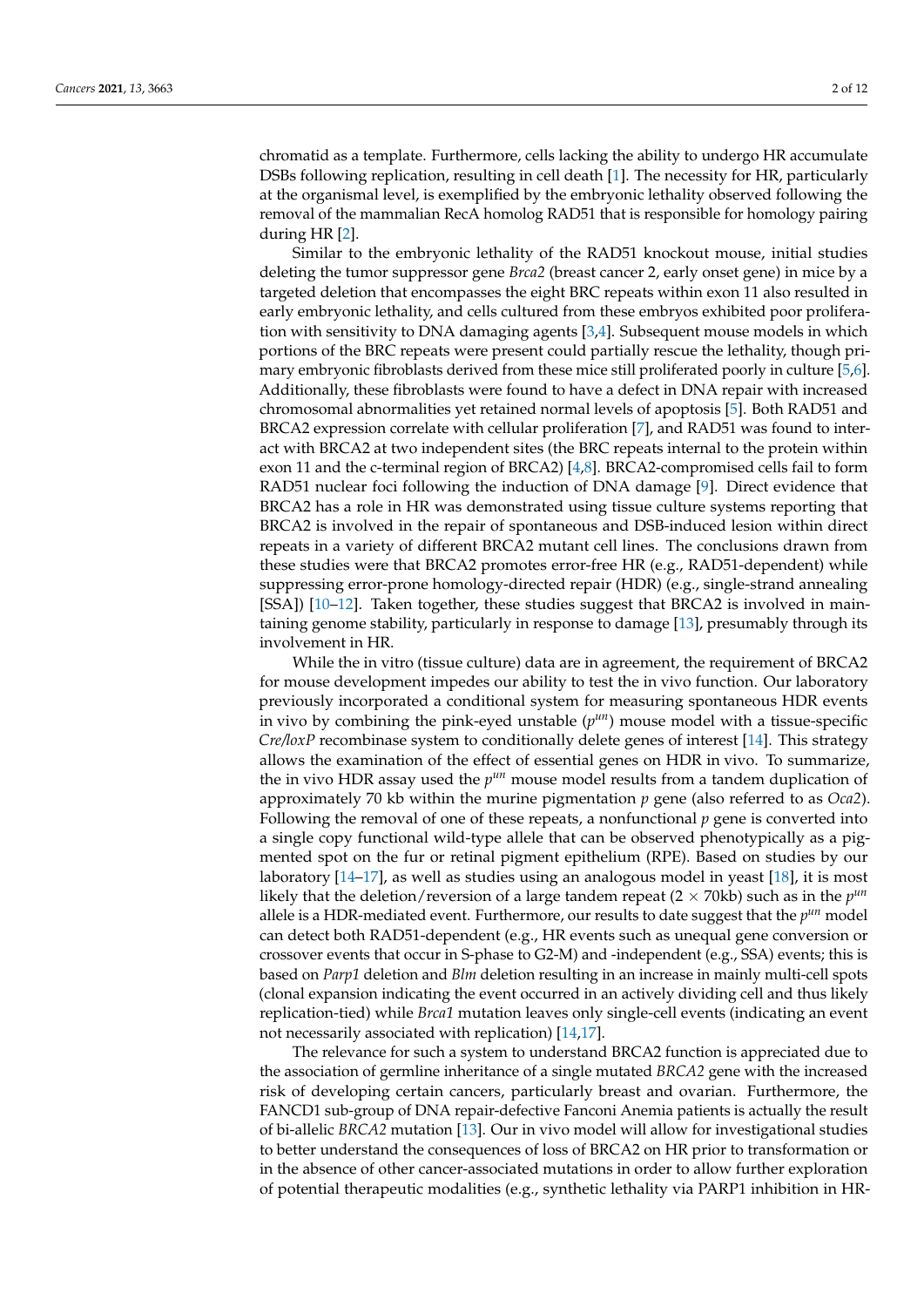deficient cancers). Here, we report a decrease in spontaneous HR events resulting from the in vivo conditional loss of *Brca2* exon 11 confirming cell-based results that BRCA2 promotes HR. Furthermore, this decrease appears to be due to a reduction in the events that we have classified as being replication tied, and therefore RAD51 dependent. This result aligns with our study of PARP1 deletion increasing RAD51-dependent HR events, further adding to the evidence for how synthetic lethality works. Finally, we observed no concomitant increase in SSA events in contrast to what has been reported by others using cell-based systems [\[10](#page-10-4)[–12\]](#page-10-5).

## **2. Materials and Methods**

## *2.1. Mouse Lines*

C57BL/6J and C57BL/6J  $p^{un/un}$  mice were obtained from the Jackson Laboratory (Bar Harbor, ME). Mice carrying the exon 11 floxed allele *Brca2tm1Brn* (hereafter referred to as *Brca2flx11*) [\[19\]](#page-10-10) were obtained from the Mouse Models of Human Cancer Consortium (MMHCC) mouse repository (Frederick, MD, USA). Cre was expressed in the mouse RPE using the *Trp1-Cre* transgenic mouse line [\[20\]](#page-10-11) obtained from Dr. P. Chambon, and Cre activity was observed using the nuclear localized beta-galactosidase reporter knock-in mouse line *RC::PFwe* [\[21\]](#page-10-12) from Dr. S. Dymecki. Lastly, the early embryonic Cre-expressing mouse line *Ella-Cre* was obtained from Dr. P. Leder. All mice were made C57BL/6J *p un/un* congenic by first backcrossing five times with C57BL/6J and then two backcrosses with C57BL/6J *p un/un*. Conditional (*Brca2flx11/flx11*) and constitutive (*Brca2wt/*∆*11*) colonies were established and maintained similar to the conditional and constitutive colonies described by Brown et al. [\[14\]](#page-10-7). Crossing of these two cohorts produced offspring that are either conditional heterozygous (*Brca2wt/co11*) or conditional null (*Brca2*∆*11/co11*) for exon 11. All animal studies were carried out in accordance with University and Institute IACUC policies, as outlined in protocol 07005-34-02-A, B1, C.

### *2.2. Obtaining and Scoring Reversion Events of the Retinal Pigment Epithelium*

Eyes were harvested and dissected to isolate wholemount RPEs according to methods previously described [\[17\]](#page-10-8), and Cre activity was observed using methods described in [\[14\]](#page-10-7). Dissected RPE whole mounts were visualized, imaged and scored on a Zeiss Lumar version 12 stereomicroscope, Zeiss AxioVision MRm camera and Zeiss AxioVision 4.6 software (Thornwood, NY, USA). The occurrence of and the number of cells making up a revertant eye spot, as well as the color of the nucleus following beta-galactosidase staining (i.e., clear or blue) were recorded. Manual assessment of Cre activity was visualized via the percentage of RPE nuclei with blue stain as described in [\[14\]](#page-10-7).

#### *2.3. RNA Isolation and Reverse Transcription-PCR (RT-PCR)*

RNA was isolated from wild-type and BRCA2 delta 11 heterozygote male testis using the RNeasy<sup>®</sup> kit according to manufacture protocol (QIAGEN<sup>®</sup> Germantown, MD, USA). To obtain cDNA, we used the ImProm-II™ Reverse Transcription System kit (Promega Fitchburg, WI, USA). In brief,  $2 \mu$ g of total RNA was used in the first-strand cDNA synthesis reaction. The final concentration of each component of the  $30 \mu$ L reverse transcription reaction was ImProm-II™ 5× reaction buffer [1.3×], MgCl2 [2.5 mM], dNTP mix [0.67 mM], RNasin<sup>®</sup> ribonuclease inhibitor [20 U] and 1  $\mu$ L of ImProm-II<sup>™</sup> Reveserve Transcriptase. Ten microliters of the first-strand cDNA synthesis was added to the  $30 \mu L RT$  reaction, and carried out using the thermal cycle of 25 °C for 5 min, 42 °C for 60 min and 70 °C for 15 min. For the PCR, we used the GoTaq® Flexi DNA polymerase system (Promega Fitchburg, WI, USA). The final concentrations of each component of the 50  $\mu$ L PCR was 5× GoTaq<sup>®</sup> Flexi buffer  $[1 \times]$ , MgCl2 [2.5 mM], dNTP [0.2 mM each], primer [1  $\mu$ M each], GoTaq<sup>®</sup> polymerase and 2  $\mu$ L of cDNA template. The PCR thermal cycle was 1 cycle of 95 °C for 2 min; 30 cycles of 95 °C for 1 min, 60 °C for 1 min, 72 °C for 2 min; 1 cycle of 72 °C for 5 min. The primers used were either taken from Evers et al. [\[22\]](#page-10-13) or designed. Primer sequences used for the 67 bp amplicon spanning exons 10 and 11 were (5'-GAAGCAAGTGCTTTTGAAG-3' and 5'-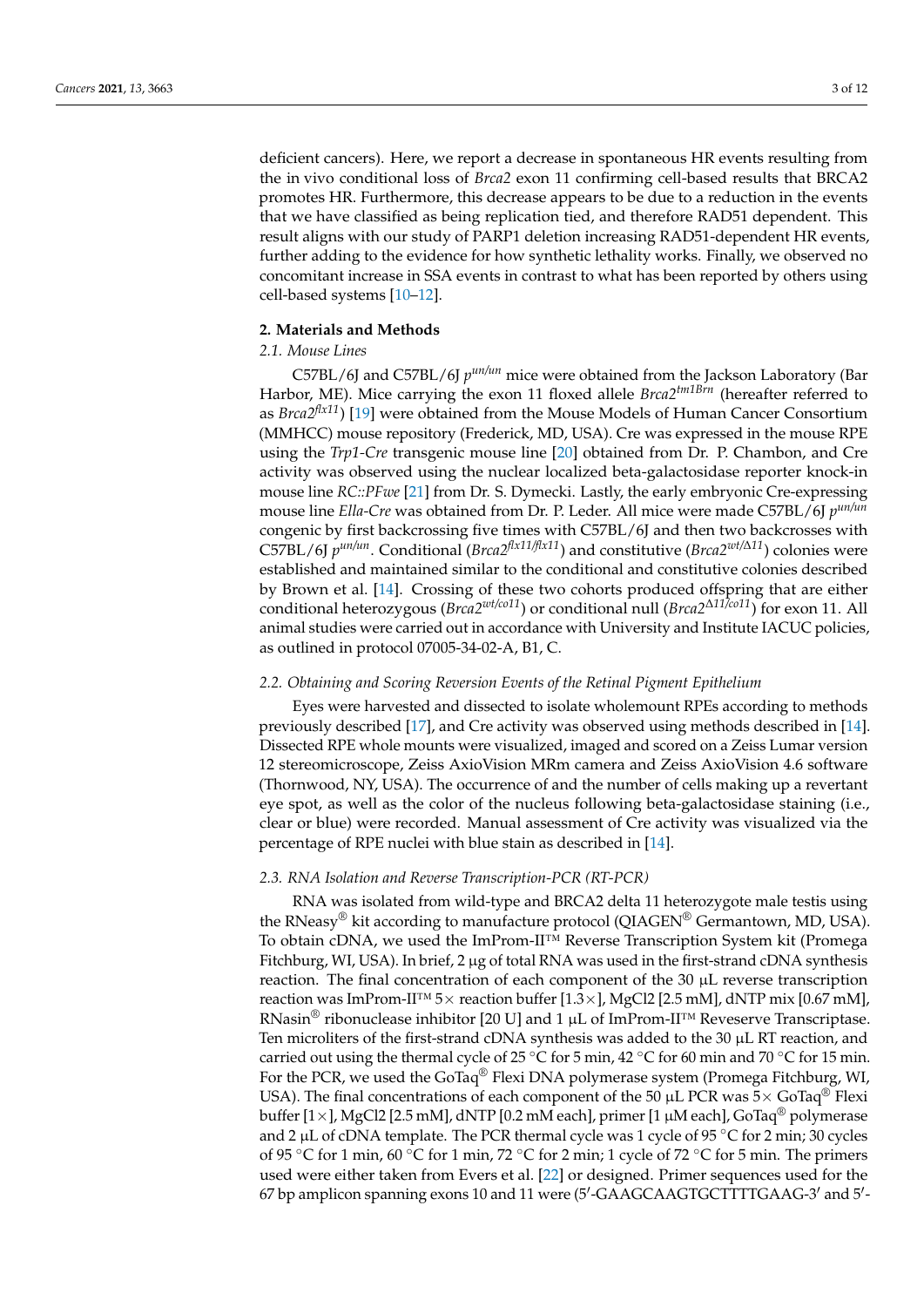CAGAAGAATCTGGTATACCTG-3') and for the 362 bp amplicon spanning exons 10 and 14 were (5'-GAAGCAAGTGCTTTTGAAG-3' and 5'-ACGTCGTGAGCCGGTAAGATTGAA-3 0 ). Amplicons were resolved on a two percent agarose gel and visualized by UV following ethidium bromide staining.

#### *2.4. Protein Isolation and Immunoprecipitation*

Whole protein lysate was isolated from wild-type and BRCA2 delta 11 heterozygote mouse testis using SDS-free RIPA buffer and mechanical homogenization, and protein was quantified using the Bradford assay. Equal quantity (0.5 mg) of protein was used for immunoprecipitation with anti-BRCA2 (ab90541) that recognizes the carboxy-terminal (c-terminal) domain of BRCA2. Each sample was eluted off of protein-A beads with equal volumes of  $2\times$  loading buffer. Membranes were probed with anti-BRCA2 (sc21174) that also recognizes the c-terminal domain and detected using standard methods.

#### *2.5. Statistical Analysis*

All statistics were performed using GraphPad Prism (La Jolla, CA, USA). These include tests for normality (Shapiro–Wilk test), equal variances ( $F_{\text{max}}$  test), 2-group comparison (Mann–Whitney test), and multi-group comparison (Kruskal–Wallis test) with multiple comparisons (Dunn's test) and a contingency test (Fisher exact test).

#### **3. Results**

## *3.1. Establishment of the Constitutive pun Brca2 Cohort*

To facilitate our conditional  $p^{un}$  assay system, we previously utilized a strategy of crossing a constitutive and conditional cohort for our gene of interest [\[14\]](#page-10-7). As the literature on BRCA2 indicates that the BRC repeat containing exon 11 may be key to the protein's interaction with RAD51 and its involvement in HR [\[23\]](#page-10-14), we elected to use the same exon 11 deletion allele for both our constitutive and conditional cohorts. To establish a constitutive *Brca2* exon 11 deletion allele, we crossed *Brca2wt/flx11 p un/un* mice to *Ella-Cretg/tg p un/un*. The adenovirus *EIIa* promoter is active during the single-cell zygote stage of the preimplanted embryo [\[24\]](#page-10-15) allowing for Cre excision of the *Brca2* conditional allele in the germline. Resultant *Brca2wt/*∆*<sup>11</sup> Ella-Cretg/o p un/un* offspring were then crossed to *p un/un* animals. All pups that inherited the *Brca2* delta 11 allele and not the *EIIa-Cre* allele were considered to have been the product of a germline deletion of *Brca2* exon 11 derived from the prior generation (data not shown). The *Brca2wt/*∆*<sup>11</sup>* allele segregated at the expected Mendelian ratio (data not shown). These *Brca2wt/*∆*<sup>11</sup> p un/un* animals were then used to establish the constitutive cohort required for our conditional  $p^{un}$  assay system with the final cohort comprised of animals that are *Brca2wt/*∆*<sup>11</sup> Trp1-Cretg/tg p un/un*, henceforth described as *Brca2*∆*<sup>11</sup>* mice. In comparison, the conditional cohort that consists of *Brca2flx11/flx11 RC::PFwe<sup>ki/ki</sup> p<sup>un/un</sup>* mice will be referred to as *Brca2<sup>co11</sup>* mice following excision by Trp1-Cre recombinase.

The mRNA from the *Brca2* delta 11 allele has previously been reported to be expressed in a mouse mammary tumor model and is predicted to be in frame (Figure [1A](#page-4-0)) [\[22\]](#page-10-13). However, to date, there have been no reports successfully detecting a BRCA2 delta 11 protein product, likely due to the limited number of antibodies available to detect mouse BRCA2 protein. To determine whether we could observe the delta 11 isoform, we examined both mRNA and protein from *Brca2* delta 11 constitutive heterozygous and wild-type mouse testis. Using PCR primers either previously described or designed for this study, we were able to detect a PCR product encompassing exons 10 and 14 of *Brca2* using cDNA from *Brca2* delta 11 heterozygote and not wild-type samples (Figure [1B](#page-4-0)). The absence of a band between these two exons in wild-type samples would be expected due to the 3594 bp size of exon 11 [\[25\]](#page-10-16). As a control, we were able to detect a PCR product encompassing exons 10 and 11 from both samples (Figure [1B](#page-4-0)). Using immunoprecipitation prior to Western blot analysis, we were able to observe a band at approximately the correct molecular weight of the predicted BRCA2 delta 11 protein, as well as full-length BRCA2 protein, from testis of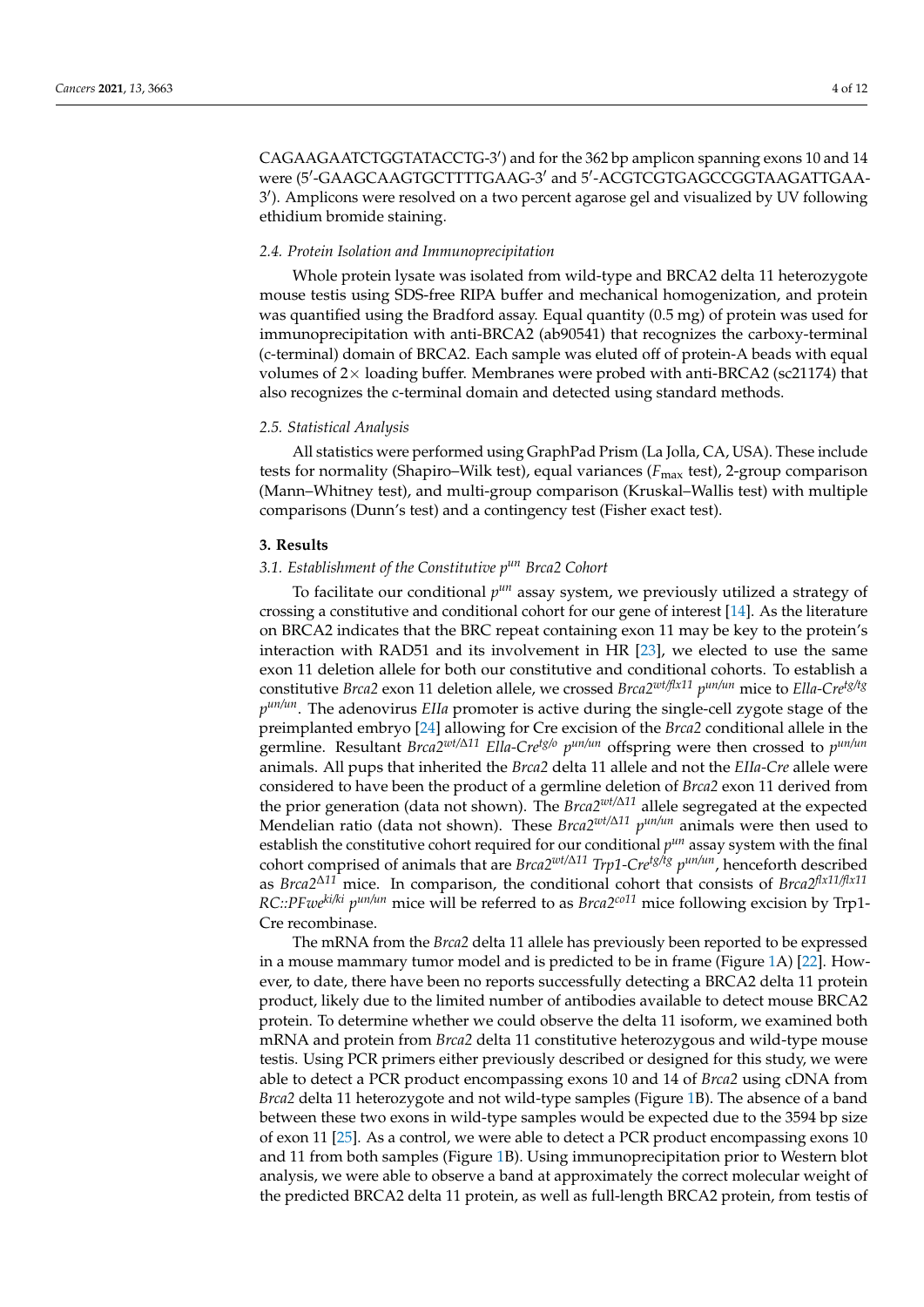<span id="page-4-0"></span>

*Brca2* delta 11 heterozygous mice (Figure [1C](#page-4-0)), suggesting the production of a stable BRCA2 delta 11 protein.

Figure 1. Brca2 delta 11 isoform. (A). Schematic of mouse wild-type (wt) Brca2 and Brca2 delta 11 deletion following Cre activity. Hatched lines represent excluded genomic regions and triangles (loxP sites). RAD51 interacts with BRCA2 at two distinct domains (i.e., the BRC repeats located in exon 11 and the c-terminal region of BRCA2) as noted. (B). PCR amplification of cDNA from BRCA2 wild-type and delta 11 isoform mouse testis for products encompassing exons 10 bp product) and exons 10 and 11 (67 bp product). (**C**). Western blot depicting full-length BRCA2 and delta 11 deletion and 14 (362 bp product) and exons 10 and 11 (67 bp product). (C). Western blot depicting full-length BRCA2 and delta<br>11 April 11 April 12 April 12 April 12 April 12 April 12 April 12 April 12 April 12 April 12 April 12 Apr 11 deletion isoform protein products immunoprecipitated from mouse testis whole-cell lysates (original full Western Blot<br>. image provided in Figure S1).

# *3.2. Brca2 Delta 11 Conditional Heterozygosity Does Not Alter HR Frequency 3.2. Brca2 Delta 11 Conditional Heterozygosity Does Not Alter HR Frequency*

*BRCA2* heterozygosity is associated with a cancer susceptibility phenotype. The tu-*BRCA2* heterozygosity is associated with a cancer susceptibility phenotype. The tumors derived from such carriers exhibit loss of heterozygosity, resulting in the loss of mors derived from such carriers exhibit loss of heterozygosity, resulting in the loss of remaining wild-type allele [26]**,** suggesting that a single functional allele of *BRCA2* is suf-the remaining wild-type allele [\[26\]](#page-10-17), suggesting that a single functional allele of *BRCA2* In the formalistic with the experiment of the contract microscopy of the microscopy of the suppress any tumor development. Supporting this are the observations heterozygous for *Brca2* mutations appear normal and do not form cancer [3–5]. To test that mice heterozygous for *Brca2* mutations appear normal and do not form cancer [\[3](#page-9-2)[–5\]](#page-9-4). To test whether or not *Brca2* delta 11 heterozygosity affects HR frequency in vivo, we spontaneous HR frequency between our conditional control (*RC::PFweco/wt*) and condi-compared spontaneous HR frequency between our conditional control (*RC::PFweco/wt*) and conditional heterozygote (*Brca*2<sup>*wt/co11*</sup>) samples. The average frequency of each group was approximately five eye spots per RPE (Table [1\)](#page-6-0), and therefore no difference was detected  $(p = 0.82;$  Mann–Whitney test) (Figure [2B](#page-5-0)). Furthermore, the spontaneous HR frequency *Brca2* delta 11 conditional heterozygotes in this study is similar to that of earlier studies for *Brca2* delta 11 conditional heterozygotes in this study is similar to that of earlier studies from our laboratory including *Blm* (the genes associated with Bloom's syndrome) and from our laboratory including *Blm* (the genes associated with Bloom's syndrome) and *Brca1* conditional heterozygote samples [\[14\]](#page-10-7). This result suggests that our *Brca2* delta conditional heterozygotes are not deficient in the repair of spontaneous damage, at least 11 conditional heterozygotes are not deficient in the repair of spontaneous damage, at least not via HR. not via HR.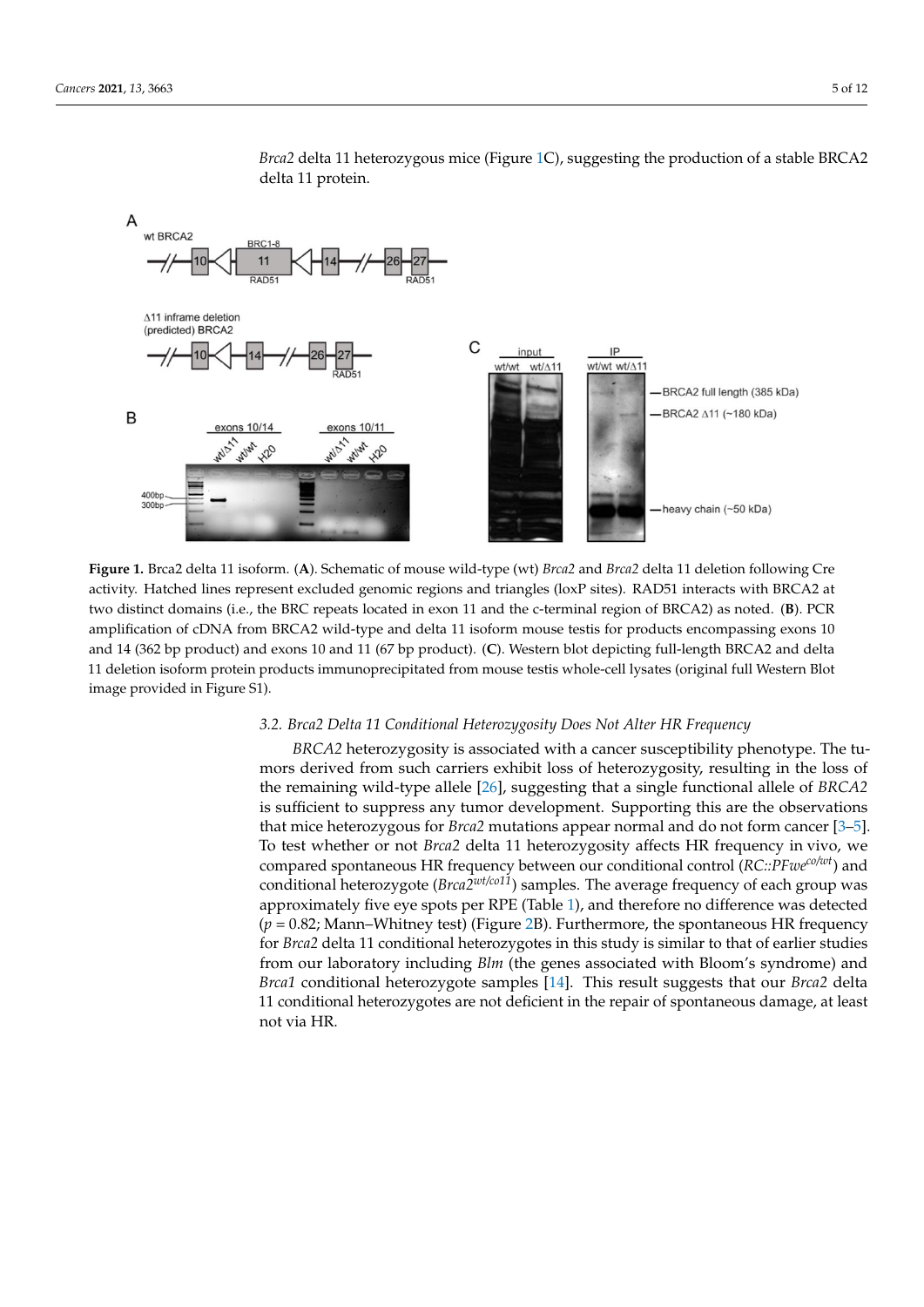<span id="page-5-0"></span>

*Brca2∆11/co11* 15 1.53

Figure 2. Full-length BRCA2 promotes high-fidelity homologous recombination. (A) Within the  $p$ gene results in an unpigmented executive production upon the duplicate box of the duplicated executive and dupl gene results in an unpigmented eye spot (white box). Following a HR event, one of the duplicated regions is lost and pigmentation is visible (brown box). To the right are examples of a multi-cell (top) and a single-cell (bottom) reversion event (i.e., brown pigmented eye spots). Blue spots are nuclei and report Cre activity. Red bar indicates 50 μm. (**B**). To test for haploinsufficiency regarding HR, eye spots with blue nuclei from RPEs exhibiting ≥ 80% blue staining were analyzed for HR frequency. No significant difference (*p* = 0.82; Mann–Whitney test) was detected when *Brca*2 delta 11 conditional heterozygosity was compared to controls. (**C**). The conditional loss of both alleles of *Brca2* exon 11 results in a significant decrease (*p* < 0.0001; Kruskal–Wallis test) of HR frequency compared to combined conditional (CC) controls and is similar to the conditional loss of *Brca1* (see Table [1](#page-6-0) and text for details). Only those eye spots with blue nuclei from RPEs exhibiting  $\geq 80\%$  blue stain were used for analysis, and data are represented as a Tukey box and whisker plots (\*\*\* *p* < 0.001). The frequency of single-cell (**D**) and multi-cell (**E**) reversion events were plotted for eye spots with blue nuclei from RPEs exhibiting  $\geq$  80% blue staining from CC control and BRCA2 and BRCA1 experimental animals. Both single- and multi-cell events in the BRCA2 experimental group were significantly decreased compared to control (*p* < 0.0001; Kruskal–Wallis test). Data are represented as a Tukey box and whisker plots with the middle line representing the median, the box representing the inter-quartile range (i.e., 25th and 75th percentiles) and the whiskers the largest and smallest values not determined to be outliers from all data points within each comparison (\*  $p < 0.05$ , \*\*  $p < 0.01$ , \*\*\*  $p < 0.001$ ).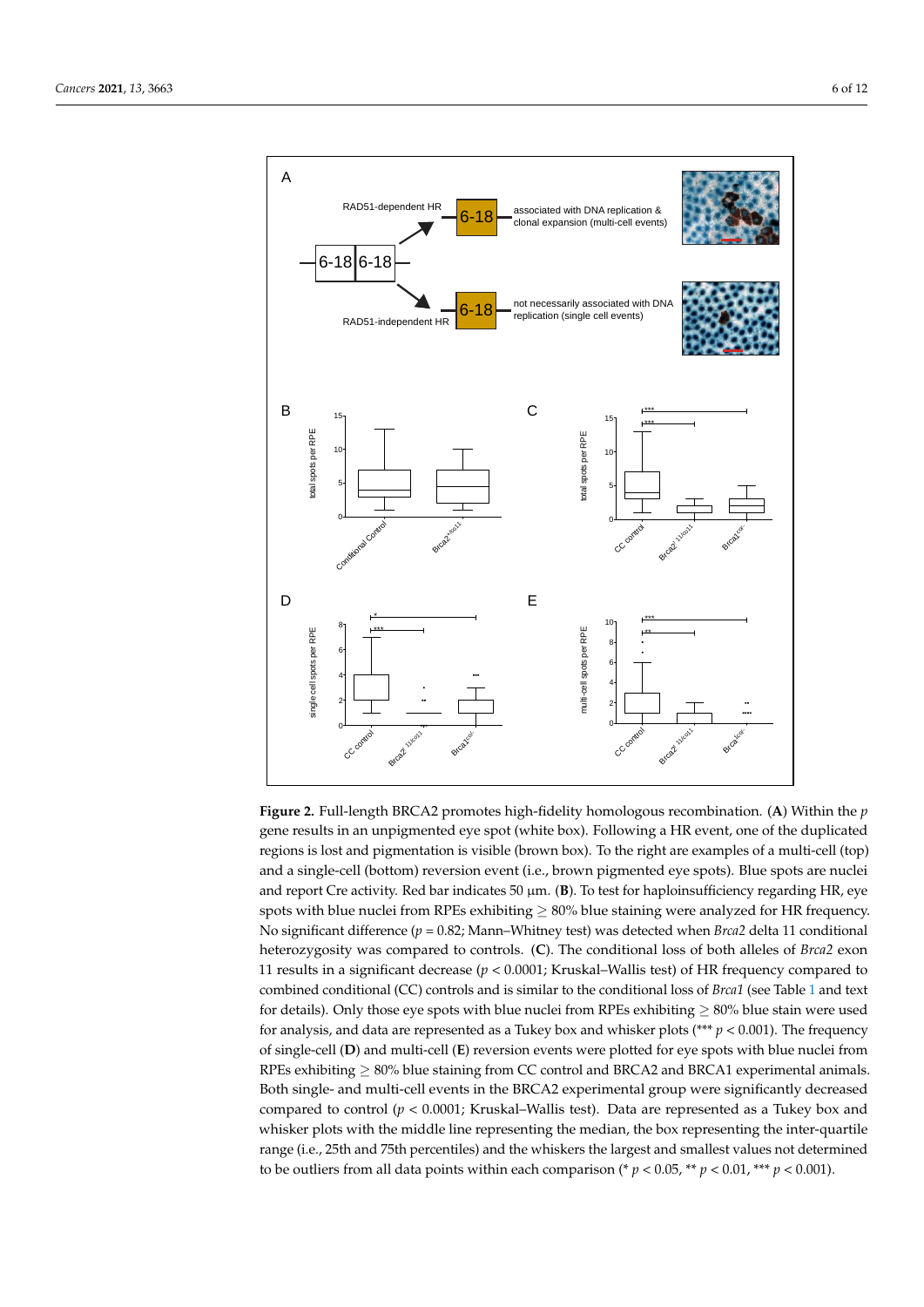<span id="page-6-0"></span>Table 1. Summary of RPEs examined and  $p^{un}$  reversion frequency by genotype. Data represented are from the blue, >80% stain (Cre activity) samples. \* The combined conditional (CC) control is the combination of the conditional control (*Trp1-Cre*) controls with *Brca2wt/co11*. The number of RPEs are the actual number of RPEs we examined, and the average number of eye spots per RPE is derived from the total number of eye spots divided by the number of RPEs examined.

| Genotype                 | Number of RPE | Avg. # of Eye Spots per RPE |
|--------------------------|---------------|-----------------------------|
| Conditional control      | 31            | 4.81                        |
| * CC control             | 41            | 4.76                        |
| $Brca2^{wt/co11}$        | 10            | 4.6                         |
| $Brca2^{\Delta 11/co11}$ | 15            | 1.53                        |
| $Brca2^{co/-}$           | 29            | 1.97                        |

#### *3.3. Conditional Loss of Full-Length BRCA2 Results in Decreased HR Frequency*

Based on the in vitro evidence for a role of BRCA2 in HR and the embryonic lethality observed in BRCA2 null mice, we applied a tissue specific conditional deletion system that we developed to measure the frequency of HR in vivo for essential genes. In our previous study using this conditional system, we found that the nuclear localized betagalactosidase reporter for Cre activity was also a reliable indicator for excision of our gene of interest and that increased Cre activity in the experimental animals correlated very well with altered HR phenotype; the most striking HR phenotype was observed when we restricted our analyses to RPEs with greater than 80% beta-galactosidase activity (i.e., blue stain) [\[14\]](#page-10-7). Similar to that early study, the RPEs examined here displayed differing degrees of beta-galactosidase staining (data not shown). Using our most stringent criteria, we only report those results from RPEs with the greatest Cre activity (RPEs with >80% beta-galactosidase staining). To test for any difference, we compared the frequency of eye spots per RPE in our conditional *Brca2* delta 11 null samples to control (Table [1\)](#page-6-0). Samples from the conditional control and conditional heterozygotes were combined for this analysis because no difference was found between them (Figure [2A](#page-5-0)). The average frequency of the combined control was approximately five eye spots per RPE compared to less than two eye spots per RPE for the conditional *Brca2* delta 11 null samples (Table [1\)](#page-6-0) and found to be significantly different (*p* < 0.001; Dunn's Multiple Comparison test) (Figure [2C](#page-5-0)). It should be noted that similar results were also found when HR frequencies were calculated from reversion events regardless of beta-galactosidase staining (i.e., eye spots with and without a blue nuclei) and only those reversion events positive for beta-galactosidase (i.e., eye spots with blue nuclei) (data not shown). *BRCA1* is another breast cancer susceptibility gene that has been shown to promote HR [\[12](#page-10-5)[,14](#page-10-7)[,27](#page-10-18)[,28\]](#page-10-19), as well as interact with BRCA2 in replicating cells [\[29\]](#page-10-20). Therefore, we next compared the frequency of HR events between our conditional deleted *Brca2* delta 11 and *Brca1* null samples and found that HR frequencies were equally decreased in both (Figure [2C](#page-5-0)). Taken together, our results are in agreement with earlier in vitro studies stating that BRCA2 promotes HR, though here we have found that the BRC repeats within BRCA2 are necessary for this function.

Reversion events can be classified as either being single- or multi-cellular (defined as an eye spot comprised of >2 RPE cells) (Figure [2A](#page-5-0)). Our laboratory has reported that the loss of Poly (ADP-ribose) polymerase (PARP1) or BLM leads to an overall increase in HR frequency and that absence of either of the proteins results in a proportional increase in multi-cell reversions compared to wild type [\[14,](#page-10-7)[17\]](#page-10-8). Furthermore, BRCA1 conditional null RPEs had a decreased HR frequency with a proportional decrease in multi-cell reversions compared to wild type [\[14\]](#page-10-7). These observations, in combination with the knowledge of mouse eye development [\[30\]](#page-10-21), lead us to hypothesize that multi-cell reversions are associated with replication and classified as being RAD51 associated (e.g., gene conversion) (Figure [2A](#page-5-0)). In contrast, it would seem that single-cell reversions are not dependent upon replication, are not necessarily associated with cellular proliferation or clonal expansion and are most likely the result of a RAD51-independent event (e.g., SSA) (Figure [2A](#page-5-0)).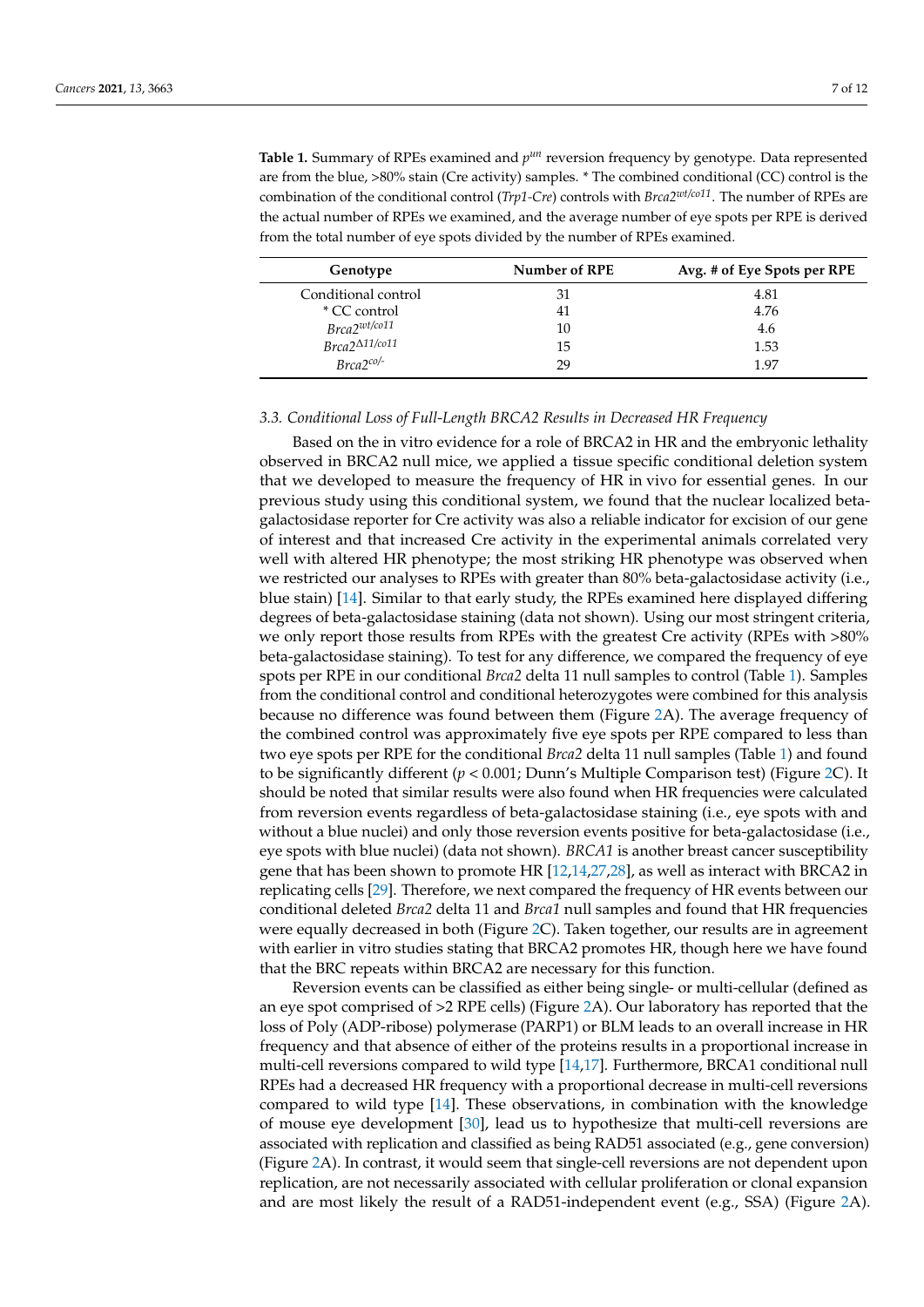Therefore, we measured the proportional difference in single- and multi-cell reversions in our *Brca2* delta 11 conditional null samples and compared them to our controls and *Brca1* conditional null samples. The trend for *Brca2* delta 11 conditional null samples was similar to the *Brca1* conditional null samples compared to controls in that the multi-cell events were proportional decreased. We further went on to quantify the frequency of single- and multi-cell events per RPE. As expected, a significant difference was detected for both single- (*p* < 0.001; Dunn's Multiple Comparison Test) and multi-cellular (*p* < 0.01; Dunn's Multiple Comparison Test) events in *Brca2* delta 11 conditional null samples compared to control and no difference between BRCA2 and BRCA1 samples (Figure [2D](#page-5-0),E). Although we observe a decrease in both classes of reversion events (single- and multi-cell), it is interesting to note that the decrease in our *Brca2* delta 11 conditional null samples for multi-cell events was more significant than the decrease in single-cell events, the converse of what we observed with conditional deletion of *Brca1*.

#### **4. Discussion**

Tumor cells that are defective in either of the breast cancer susceptibility genes (i.e., *BRCA1* or *BRCA2*) are sensitive to the inhibition of PARP1 [\[31](#page-10-22)[,32\]](#page-11-0). More recently, this inhibition was also shown to have antitumor activity with limited adverse side effects in cancer patients with *BRCA1* or *BRCA2* mutations [\[33\]](#page-11-1). This synthetic lethal approach assumes the following tenets: (1) replicating cells defective in either BRCA1 or BRCA2 have decreased capacity in the repair of DNA by HR; (2) replicating cells that retain one functional allele of either BRCA1 or BRCA2 retain their ability to repair DNA damage by HR; and (3) replicating cells defective in PARP1 or inhibited for its activity have increased levels of DNA damage that can be repaired by HR. Studies in our laboratory have set out to provide in vivo animal model data to support this therapeutic approach. To date, we have shown that the constitutive loss of PARP1 or conditional loss of BRCA1 results in the increase and decrease in HR, respectively, and these HR events are likely to be RAD51 dependent [\[14](#page-10-7)[,17\]](#page-10-8). Additionally, HR was not affected in mice that were heterozygous for either PARP1 or BRCA1 [\[14](#page-10-7)[,17\]](#page-10-8). Herein, these studies are extended to test whether the conditional loss of BRCA2 also fits this model.

We first used our conditional system to assess the affect of *Brca2* delta 11 heterozygosity on HR. We found that the conditional loss of exon 11 in one allele of *Brca2* did not affect spontaneous levels of HR compared to control (Figure [2B](#page-5-0)). This finding is in agreement with mouse models showing that heterozygous mice do not differ from wild type [\[3,](#page-9-2)[5](#page-9-4)[,6\]](#page-10-0), and that the basal levels of DNA damage and RAD51 focus formation in BRCA2 heterozygote cell lines do not differ from controls [\[34\]](#page-11-2). These results suggest that the retention of one functional allele of BRCA2 is sufficient for cells to cope with spontaneous damage, at least those that are normally repaired by HR.

We next found that BRCA2 loss of function, through conditional excision of the BRC repeats located in exon 11, resulted in a significant reduction in the frequency of spontaneous HR events compared to controls (Figure [2B](#page-5-0)). RAD51 has been shown to interact with BRCA2 at both the BRC repeat domain and c-terminal domain (Figure [1A](#page-4-0)) [\[4](#page-9-3)[,8\]](#page-10-2). The constitutive and conditional removal of the BRC repeats in mice leads to early embryonic lethality, while incomplete removal allows for partial rescue, albeit with reduced Mendelian frequency and a propensity for tumor onset [\[5](#page-9-4)[,6\]](#page-10-0). It is interesting to note that the fusion of a single BRC repeat (BRC3 or BRC4) to the single-stranded DNA-binding domain of RPA was able to restore *I-SceI* DSB-induced HR in the absence of BRCA2 [\[35\]](#page-11-3). Additionally, a purified fraction of BRCA2 containing all eight BRC repeats has been shown to stimulate RAD51 strand exchange in vitro [\[36\]](#page-11-4). Furthermore, a number of biochemical and structural studies suggest that BRC repeats of BRCA2 exon 11 bind to RAD51, affecting its cellular localization and function (e.g., RAD51 loading and filament formation) [\[37\]](#page-11-5). Lastly, Ayoub et al. used the DT-40 cell line to demonstrate that mutations in the c-terminal of BRCA2 that either abolished or enhanced RAD51 binding to BRCA2 did not affect HR frequency [\[38\]](#page-11-6).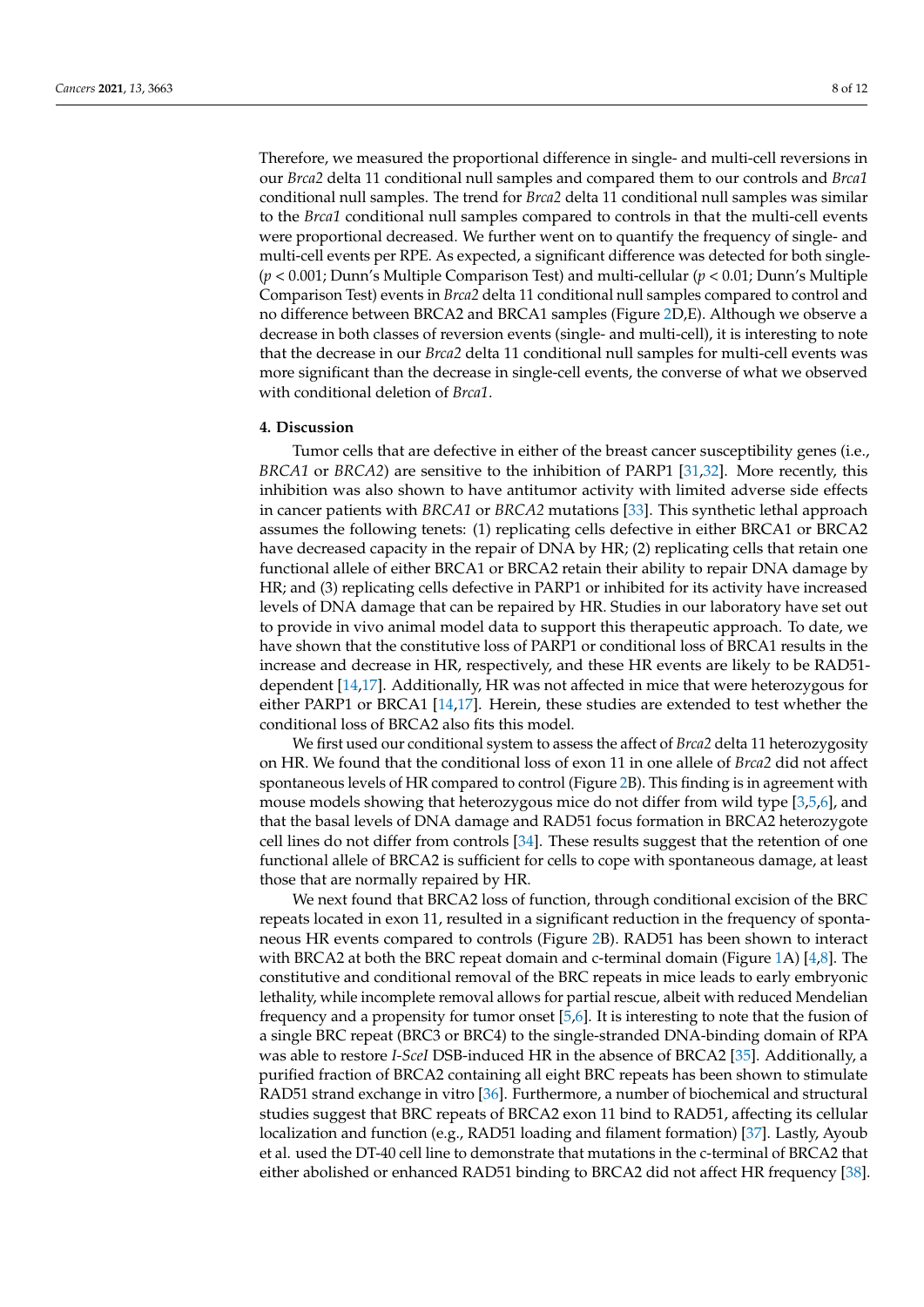Therefore, these studies suggest an importance for some, if not all, BRC repeats of BRCA2 for proper HR.

The mouse model used in this study in which exon 11 is constitutively and/or conditionally removed should result in an in-frame deletion of BRC repeat containing exon 11. Though mRNA expression of the deletion allele has been observed [\[22\]](#page-10-13), detection of the protein product has not been reported. If the BRCA2 exon 11 deletion protein is produced and is stable, then it should retain the RAD51 c-terminal interacting domain (Figure [1A](#page-4-0)). If this is in fact correct, then our results would suggest that the BRC repeats are necessary for promoting RAD51-dependent HR events and that the c-terminal RAD51 interacting domain is insufficient for this function of BRCA2. In support of this, we were able to detect RNA message and a protein band of approximately the correct predicted size in our *Brca2* delta 11 constitutive heterozygous animals (Figure [2B](#page-5-0),C). However, it should be noted that the BRC repeats alone are probably not sufficient to permit BRCA2-dependent HR. Supporting this possibility is the observation by Edwards et al. that a secondary mutation in BRCA2, that restored HR activity, resulted in a truncated protein consisting of the first 5 BRC repeats and the c-terminus [\[39\]](#page-11-7).

Finally, we wanted to determine whether conditional loss of *Brca2* exon 11 impacted HR events by reducing RAD51-dependent HR (e.g., gene conversions) while concomitantly increasing SSA events, as has been reported using cell line-based assays (e.g., mouse embryonic stem cells, V-C8 Chinese hamster ovary cells and CAPAN-1 pancreatic carcinoma cells) [\[11,](#page-10-23)[12](#page-10-5)[,40\]](#page-11-8). Based on previous studies from our laboratory, and from analogous studies in yeast, it is likely that the  $p^{\mu n}$  system detects both RAD51-dependent and -independent events (Figure [1A](#page-4-0)) [\[14,](#page-10-7)[17,](#page-10-8)[18\]](#page-10-9). We propose that spontaneous-induced (i.e., endogenous damage) multi-cell eye spots are the result of a reversion event that occurred in a proliferating cell, and as such, is most likely the product of RAD51-dependent HR (presumably at a stalled or collapse replication fork) (Figure [2A](#page-5-0)). Conversely, single-cell eye spots are not necessarily tied to DNA replication and are frequently the product of SSA HDR (Figure [2A](#page-5-0)). Gene conversion, but not SSA, has been shown to involve RAD51 [\[41\]](#page-11-9) and loss of RAD51 both decreases gene conversions and increases SSA in mammalian tissue culture and yeast studies [\[12](#page-10-5)[,42,](#page-11-10)[43\]](#page-11-11). Previous tissue culture-based studies utilized recombination substrates to similarly compare different modes of HR repair when BRCA2 is absent or mutated. Those studies described that with reduced gene conversion in BRCA2-deficient cells, a concomitant increase in SSA was also observed [\[11](#page-10-23)[,12](#page-10-5)[,40\]](#page-11-8). We examined whether we observed this phenomenon too by quantifying the frequency of single- and multi-cell eye spots per RPE. As we would have predicted based on the prior tissue culture-based studies, we observed a decrease in multi-cell events (Figure [2E](#page-5-0)), suggesting a decrease in RAD51-dependent HR. In contrast to the tissue culture-based assays, we did not see any evidence of an increased frequency of SSA events as the frequency of single-cell events was also decreased compared to control (Figure [2D](#page-5-0)). This would suggest that the conditional loss of *Brca2* exon 11 did not lead to a hyper-SSA phenotype as measured by our in vivo system. A number of differences between our study and those mentioned could account for the discrepancy. The first difference being the type of BRCA2 mutation in which our system deleted all eight BRC repeats, potentially resulting in the expression of an isoform that retains the RAD51-interacting c-terminal domain (Figure [1\)](#page-4-0). Secondly, the tissue culture-based HR assays were conducted in BRCA2 cell lines that also carried other genetic deficiencies whereas our mice are otherwise wild type. Of particular note is that in all other prior noted studies on the impact of BRCA2 mutation on HR the cell lines had compromised p53 function. V-C8 CHO cells were derived from V79 cells [\[44\]](#page-11-12), and V79 cells are known to be p53 deficient [\[45\]](#page-11-13). In mouse ES cells, p53 protein appears to be cytoplasmically localized [\[46\]](#page-11-14) and the p53-dependent responses appear compromised [\[47,](#page-11-15)[48\]](#page-11-16). Similarly, CAPAN-1 cells are known to have a p53 mutation [\[49\]](#page-11-17) in addition to their BRCA2 mutation. We believe that this point is significant since p53 nullizygosity was previously shown to result in an increased frequency of  $p^{\mu n}$  reversion [\[15,](#page-10-24)[16\]](#page-10-25) and recent work has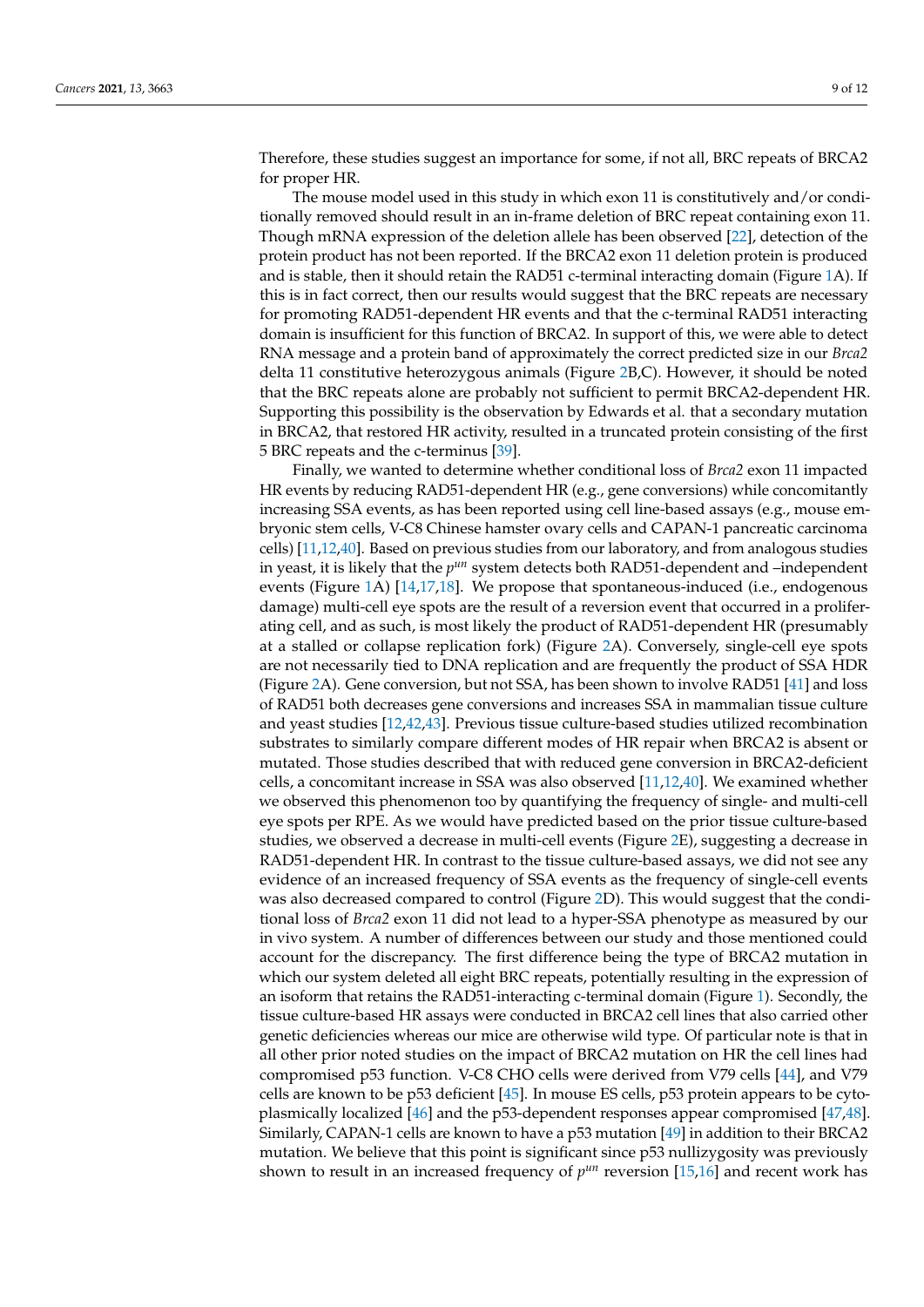highlighted the role of p53 in maintaining replication fork stability [\[50\]](#page-11-18) via suppressing RAD52, a protein also known to promote SSA [\[51\]](#page-11-19).

### **5. Conclusions**

Overall, this study clearly demonstrates that BRCA2 is involved in promoting HR to repair spontaneous DNA damage that most likely resulted from stalled or collapsed replication forks. This is in addition to its established role in promoting HR to repair DSBs. In support of our findings, BRCA2 was found to have a role in the stabilization of stalled replication forks and preventing the accumulation of strand breaks that could potentially lead to malignant transformation [\[52\]](#page-11-20). With regard to the synthetic lethality of BRCAness tumors following PARP1 inhibition, this study, in light of our previous PARP1 deletion results [\[17\]](#page-10-8), provides in vivo proof of principal as to how PARP1 inhibition is an effective therapeutic for BRCA2-deficient tumors that are impaired in HR as many cell-based, preclinical and clinical studies have demonstrated. Furthermore, our results show the importance of the BRC repeats for maintaining proper function of BRCA2 in HR, presumably through its interaction with RAD51. Going forward, this model could be used to investigate the in vivo consequences of PARP1 inhibition in the absence of BRCA2 either genetically or pharmacologically, as well as screen for compounds or genes that could restore HR in the absence of BRCA2, thereby providing insights into resistance mechanisms that need to be considered during treatment of these cancers.

**Supplementary Materials:** The following are available online at [https://www.mdpi.com/article/10](https://www.mdpi.com/article/10.3390/cancers13153663/s1) [.3390/cancers13153663/s1,](https://www.mdpi.com/article/10.3390/cancers13153663/s1) Figure S1: Original Western Blot Image.

**Author Contributions:** Conceptualization, A.J.R.B.; methodology, A.D.B., A.B.C. and S.G.; formal analysis, A.D.B. and A.B.C.; writing—original draft preparation, A.D.B. and A.B.C.; writing—review and editing, A.D.B., A.B.C. and A.J.R.B.; funding acquisition, A.D.B. and A.J.R.B. All authors have read and agreed to the published version of the manuscript.

**Funding:** This research was funded by the National Institute of Environmental Health Sciences [K22ES012264 to A.J.R.B.]; an American Cancer Society Institutional Research Grant [ACS-IRG-00- 173-04 to A.J.R.B.]; a National Cancer Institute Cancer Center grant to the Mays Cancer Center at the University of Texas Health Science Center at San Antonio [P30CA054174-17]; and the National Institute of Aging [T32AG021890 to A.D.B.].

**Institutional Review Board Statement:** All animal studies were carried out in accordance with University and Institute IACUC policies, as outlined in protocol 07005-34-02-A, B1, C.

**Informed Consent Statement:** Not applicable.

**Data Availability Statement:** Not applicable.

**Acknowledgments:** We thank Jo Ann Martinez for helping to establish the mouse lines and members of the Bishop lab for comments on the manuscript.

**Conflicts of Interest:** The authors declare no conflict of interest. The funders had no role in the design of the study; in the collection, analyses, or interpretation of data; in the writing of the manuscript, or in the decision to publish the results.

### **References**

- <span id="page-9-0"></span>1. Sonoda, E.; Sasaki, M.S.; Buerstedde, J.M.; Bezzubova, O.; Shinohara, A.; Ogawa, H.; Takata, M.; Yamaguchi-Iwai, Y.; Takeda, S. Rad51-deficient vertebrate cells accumulate chromosomal breaks prior to cell death. *EMBO J.* **1998**, *17*, 598–608. [\[CrossRef\]](http://doi.org/10.1093/emboj/17.2.598)
- <span id="page-9-1"></span>2. Lim, D.S.; Hasty, P. A mutation in mouse rad51 results in an early embryonic lethal that is suppressed by a mutation in p53. *Mol. Cell. Biol.* **1996**, *16*, 7133–7143. [\[CrossRef\]](http://doi.org/10.1128/MCB.16.12.7133)
- <span id="page-9-2"></span>3. Suzuki, A.; de la Pompa, J.L.; Hakem, R.; Elia, A.; Yoshida, R.; Mo, R.; Nishina, H.; Chuang, T.; Wakeham, A.; Itie, A.; et al. Brca2 is required for embryonic cellular proliferation in the mouse. *Genes Dev.* **1997**, *11*, 1242–1252. [\[CrossRef\]](http://doi.org/10.1101/gad.11.10.1242)
- <span id="page-9-3"></span>4. Sharan, S.K.; Morimatsu, M.; Albrecht, U.; Lim, D.S.; Regel, E.; Dinh, C.; Sands, A.; Eichele, G.; Hasty, P.; Bradley, A. Embryonic lethality and radiation hypersensitivity mediated by Rad51 in mice lacking Brca2. *Nature* **1997**, *386*, 804–810. [\[CrossRef\]](http://doi.org/10.1038/386804a0) [\[PubMed\]](http://www.ncbi.nlm.nih.gov/pubmed/9126738)
- <span id="page-9-4"></span>5. Connor, F.; Bertwistle, D.; Mee, P.J.; Ross, G.M.; Swift, S.; Grigorieva, E.; Tybulewicz, V.L.; Ashworth, A. Tumorigenesis and a DNA repair defect in mice with a truncating Brca2 mutation. *Nat. Genet.* **1997**, *17*, 423–430. [\[CrossRef\]](http://doi.org/10.1038/ng1297-423)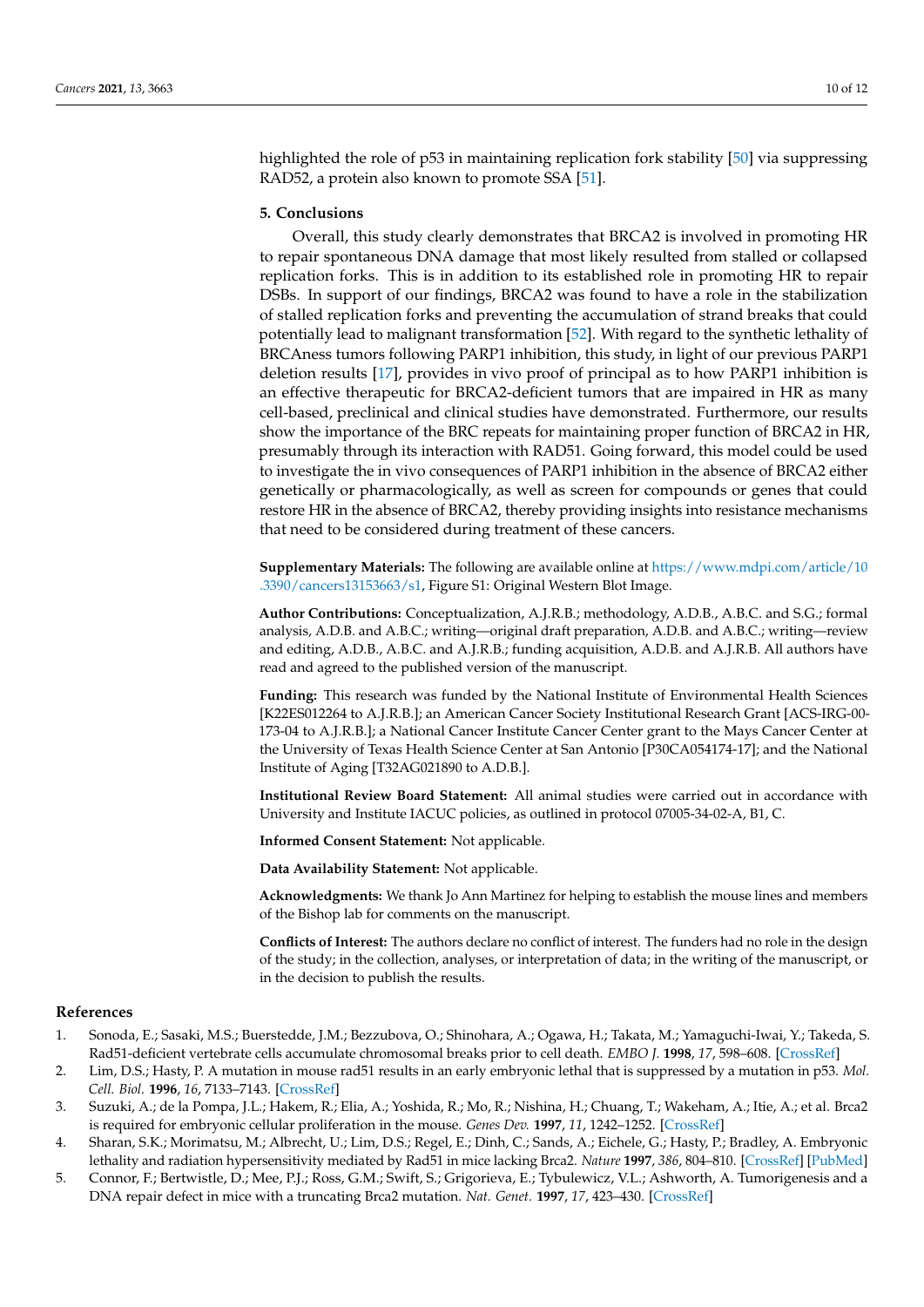- <span id="page-10-0"></span>6. Friedman, L.S.; Thistlethwaite, F.C.; Patel, K.J.; Yu, V.P.; Lee, H.; Venkitaraman, A.R.; Abel, K.J.; Carlton, M.B.; Hunter, S.M.; Colledge, W.H.; et al. Thymic lymphomas in mice with a truncating mutation in Brca2. *Cancer Res.* **1998**, *58*, 1338–1343.
- <span id="page-10-1"></span>7. Rajan, J.V.; Wang, M.; Marquis, S.T.; Chodosh, L.A. Brca2 is coordinately regulated with Brca1 during proliferation and differentiation in mammary epithelial cells. *Proc. Natl. Acad. Sci. USA* **1996**, *93*, 13078–13083. [\[CrossRef\]](http://doi.org/10.1073/pnas.93.23.13078)
- <span id="page-10-2"></span>8. Wong, A.K.; Pero, R.; Ormonde, P.A.; Tavtigian, S.V.; Bartel, P.L. RAD51 interacts with the evolutionarily conserved BRC motifs in the human breast cancer susceptibility gene brca2. *J. Biol. Chem.* **1997**, *272*, 31941–31944. [\[CrossRef\]](http://doi.org/10.1074/jbc.272.51.31941) [\[PubMed\]](http://www.ncbi.nlm.nih.gov/pubmed/9405383)
- <span id="page-10-3"></span>9. Yuan, S.S.; Lee, S.Y.; Chen, G.; Song, M.; Tomlinson, G.E.; Lee, E.Y. BRCA2 is required for ionizing radiation-induced assembly of Rad51 complex *in vivo*. *Cancer Res.* **1999**, *59*, 3547–3551. [\[PubMed\]](http://www.ncbi.nlm.nih.gov/pubmed/10446958)
- <span id="page-10-4"></span>10. Moynahan, M.E.; Pierce, A.J.; Jasin, M. BRCA2 is required for homology-directed repair of chromosomal breaks. *Mol. Cell* **2001**, *7*, 263–272. [\[CrossRef\]](http://doi.org/10.1016/S1097-2765(01)00174-5)
- <span id="page-10-23"></span>11. Tutt, A.; Bertwistle, D.; Valentine, J.; Gabriel, A.; Swift, S.; Ross, G.; Griffin, C.; Thacker, J.; Ashworth, A. Mutation in Brca2 stimu-lates error-prone homology-directed repair of DNA double-strand breaks occurring between repeated sequences. *EMBO J.* **2001**, *20*, 4704–4716. [\[CrossRef\]](http://doi.org/10.1093/emboj/20.17.4704) [\[PubMed\]](http://www.ncbi.nlm.nih.gov/pubmed/11532935)
- <span id="page-10-5"></span>12. JStark, M.; Pierce, A.J.; Oh, J.; Pastink, A.; Jasin, M. Genetic steps of mammalian homologous repair with distinct mutagenic consequences. *Mol. Cell. Biol.* **2004**, *24*, 9305–9316. [\[CrossRef\]](http://doi.org/10.1128/MCB.24.21.9305-9316.2004) [\[PubMed\]](http://www.ncbi.nlm.nih.gov/pubmed/15485900)
- <span id="page-10-6"></span>13. Howlett, N.G.; Taniguchi, T.; Olson, S.; Cox, B.; Waisfisz, Q.; de Die-Smulders, C.; Persky, N.; Grompe, M.; Joenje, H.; Pals, G.; et al. Biallelic inactivation of BRCA2 in Fanconi anemia. *Science* **2002**, *297*, 606–609. [\[CrossRef\]](http://doi.org/10.1126/science.1073834)
- <span id="page-10-7"></span>14. Brown, A.D.; Claybon, A.D.B.; Bishop, A.J. A conditional mouse model for measuring the frequency of homologous recombination events in vivo in the absence of essential genes. *Mol. Cell. Biol.* **2011**, *31*, 3593–3602. [\[CrossRef\]](http://doi.org/10.1128/MCB.00848-10)
- <span id="page-10-24"></span>15. Bishop, A.J.; Hollander, M.C.; Kosaras, B.; Sidman, R.L.; Fornace, A.J., Jr.; Schiestl, R.H. Atm-, p53-, and Gadd45a-deficient mice show an increased frequency of homologous recombination at different stages during development. *Cancer Res.* **2003**, *63*, 5335–5343.
- <span id="page-10-25"></span>16. Aubrecht, J.; Secretan, M.B.; Bishop, A.J.; Schiestl, R.H. Involvement of p53 in X-ray induced intrachromosomal recombination in mice. *Carcinogenesis* **1999**, *20*, 2229–2236. [\[CrossRef\]](http://doi.org/10.1093/carcin/20.12.2229)
- <span id="page-10-8"></span>17. Claybon, A.; Karia, B.; Bruce, C.; Bishop, A.J. PARP1 suppresses homologous recombination events in mice *in vivo*. *Nucleic Acids Res.* **2010**, *38*, 7538–7545. [\[CrossRef\]](http://doi.org/10.1093/nar/gkq624)
- <span id="page-10-9"></span>18. Galli, A.; Schiestl, R.H. On the mechanism of UV and gamma-ray-induced intrachromosomal recombination in yeast cells synchronized in different stages of the cell cycle. *Mol. Gen. Genet.* **1995**, *248*, 301–310. [\[CrossRef\]](http://doi.org/10.1007/BF02191597)
- <span id="page-10-10"></span>19. Jonkers, J.; Meuwissen, R.; van der Gulden, H.; Peterse, H.; van der Valk, M.; Berns, A. Synergistic tumor suppressor activity of BRCA2 and p53 in a conditional mouse model for breast cancer. *Nat. Genet.* **2001**, *29*, 418–425. [\[CrossRef\]](http://doi.org/10.1038/ng747) [\[PubMed\]](http://www.ncbi.nlm.nih.gov/pubmed/11694875)
- <span id="page-10-11"></span>20. Mori, M.; Metzger, D.; Garnier, J.M.; Chambon, P.; Mark, M. Site-specific somatic mutagenesis in the retinal pigment epithelium. *Investig. Ophthalmol. Vis. Sci.* **2002**, *43*, 1384–1388.
- <span id="page-10-12"></span>21. Farago, A.F.; Awatramani, R.B.; Dymecki, S.M. Assembly of the brainstem cochlear nuclear complex is revealed by intersectional and subtractive genetic fate maps. *Neuron* **2006**, *50*, 205–218. [\[CrossRef\]](http://doi.org/10.1016/j.neuron.2006.03.014)
- <span id="page-10-13"></span>22. Evers, B.; Drost, R.; Schut, E.; de Bruin, M.; van der Burg, E.; Derksen, P.W.; Holstege, H.; Liu, X.; van Drunen, E.; Beverloo, H.B.; et al. Selective inhibition of BRCA2-deficient mammary tumor cell growth by AZD2281 and cisplatin. *Clin. Cancer Res.* **2008**, *14*, 3916–3925. [\[CrossRef\]](http://doi.org/10.1158/1078-0432.CCR-07-4953)
- <span id="page-10-14"></span>23. Liu, Y.; West, S.C. Distinct functions of BRCA1 and BRCA2 in double-strand break repair. *Breast Cancer Res.* **2002**, *4*, 9–13. [\[CrossRef\]](http://doi.org/10.1186/bcr417)
- <span id="page-10-15"></span>24. Dooley, T.P.; Miranda, M.; Jones, N.C.; DePamphilis, M.L. Transactivation of the adenovirus EIIa promoter in the absence of adenovirus E1A protein is restricted to mouse oocytes and preimplantation embryos. *Development* **1989**, *107*, 945–956. [\[CrossRef\]](http://doi.org/10.1242/dev.107.4.945) [\[PubMed\]](http://www.ncbi.nlm.nih.gov/pubmed/2534379)
- <span id="page-10-16"></span>25. Gayther, S.A.; Mangion, J.; Russell, P.; Seal, S.; Barfoot, R.; Ponder, B.A.; Stratton, M.R.; Easton, D. Variation of risks of breast and ovarian cancer associated with different germline mutations of the BRCA2 gene. *Nat. Genet.* **1997**, *15*, 103–105. [\[CrossRef\]](http://doi.org/10.1038/ng0197-103) [\[PubMed\]](http://www.ncbi.nlm.nih.gov/pubmed/8988179)
- <span id="page-10-17"></span>26. Osorio, A.; de la Hoya, M.; Rodriguez-Lopez, R.; Martinez-Ramirez, A.; Cazorla, A.; Granizo, J.J.; Esteller, M.; Rivas, C.; Caldes, T.; Benitez, J. Loss of heterozygosity analysis at the BRCA loci in tumor samples from patients with familial breast cancer. *Int. J. Cancer* **2002**, *99*, 305–309. [\[CrossRef\]](http://doi.org/10.1002/ijc.10337) [\[PubMed\]](http://www.ncbi.nlm.nih.gov/pubmed/11979449)
- <span id="page-10-18"></span>27. Moynahan, M.E.; Chiu, J.W.; Koller, B.H.; Jasin, M. Brca1 controls homology-directed DNA repair. *Mol. Cell* **1999**, *4*, 511–518. [\[CrossRef\]](http://doi.org/10.1016/S1097-2765(00)80202-6)
- <span id="page-10-19"></span>28. Moynahan, M.E.; Cui, T.Y.; Jasin, M. Homology-directed dna repair, mitomycin-c resistance, and chromosome stability is restored with correction of a Brca1 mutation. *Cancer Res.* **2001**, *61*, 4842–4850.
- <span id="page-10-20"></span>29. Chen, J.; Silver, D.P.; Walpita, D.; Cantor, S.B.; Gazdar, A.F.; Tomlinson, G.; Couch, F.J.; Weber, B.L.; Ashley, T.; Livingston, D.M.; et al. Stable interaction between the products of the BRCA1 and BRCA2 tumor suppressor genes in mitotic and meiotic cells. *Mol. Cell* **1998**, *2*, 317–328. [\[CrossRef\]](http://doi.org/10.1016/S1097-2765(00)80276-2)
- <span id="page-10-21"></span>30. Bodenstein, L.; Sidman, R.L. Growth and development of the mouse retinal pigment epithelium. I. Cell and tissue morphometrics and topography of mitotic activity. *Dev. Biol.* **1987**, *121*, 192–204. [\[CrossRef\]](http://doi.org/10.1016/0012-1606(87)90152-7)
- <span id="page-10-22"></span>31. Farmer, H.; McCabe, N.; Lord, C.J.; Tutt, A.N.; Johnson, D.A.; Richardson, T.B.; Santarosa, M.; Dillon, K.J.; Hickson, I.; Knights, C.; et al. Targeting the DNA repair defect in BRCA mutant cells as a therapeutic strategy. *Nature* **2005**, *434*, 917–921. [\[CrossRef\]](http://doi.org/10.1038/nature03445)